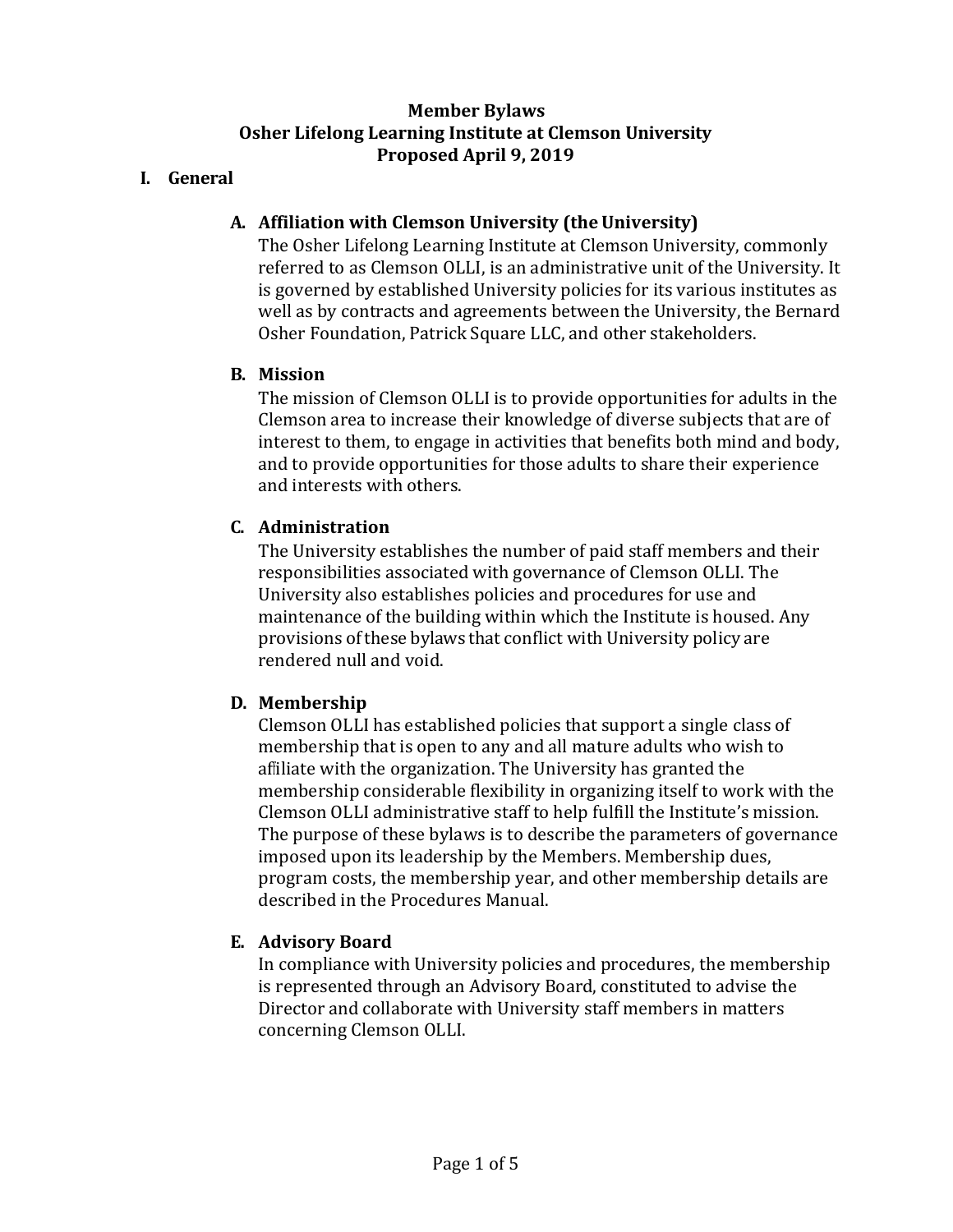**F. Clemson OLLI Membership Procedures Manual**. These bylaws shall be augmented by a separate Procedures Manual, which addresses governance details required for full implementation of these bylaws. Changes in the Procedures Manual are made by the Advisory Boardand require a two-thirds majority of all voting Board Members.

## **II. Meetings**

# **A. General Membership Meeting**

A General Membership Meeting will be held annually for the purposes of receiving reports, presenting awards, nominating officers, and transacting other business. The time and place of the annual meeting will be announced to the membership through appropriate publications and electronic media at least sixty (60) days prior to the meeting. Each member in good standing shall be allowed to cast one vote in all matters brought before the membership. The number of Members required to constitute a quorum shall be determined by the Advisory Board (described in Section IV) and recorded in the Procedures Manual.

## **B. Special Meetings**

Special meetings may be called as specified in the Procedures Manual. The time, place, and purpose of the special meeting must be distributed to the entire membership with sufficient advance notice to reasonably allow Members to attend. No business other than that announced in the call for the meeting may be transacted at a special meeting.

### **III. Advisory Board Officers**

# **A. President**

- **1. Election.** The President shall be elected by the membership for a one**-**year term either (a) from the slate of candidates presented to the membership at the general membership meeting by the Nominating Committee or (b) by nomination from the floor at the general membership meeting, with the condition that the floor nominee must agree to serve if elected. Voting may be by electronicor paper ballot after the membership meeting as specified in the Procedures Manual. The Presidential term runs concurrent to the Clemson OLLI membership year. The individual elected President must remain a member in good standing throughout his or her term.
- **2.** The President may be re-elected by the membership for a second one-year term in the manner described in Section III.A.1 of the Bylaws. The President is only eligible for one additional term.
- **3. Duties.** The President serves as the representative of the membership to the administration of Clemson OLLI and to the University in all matters dealing with membership issues. The President chairs meetings of the Clemson OLLI Advisory Board and presides at general and special membership meetings.
- **4.** The President shall provide the Advisory Board with regular reports.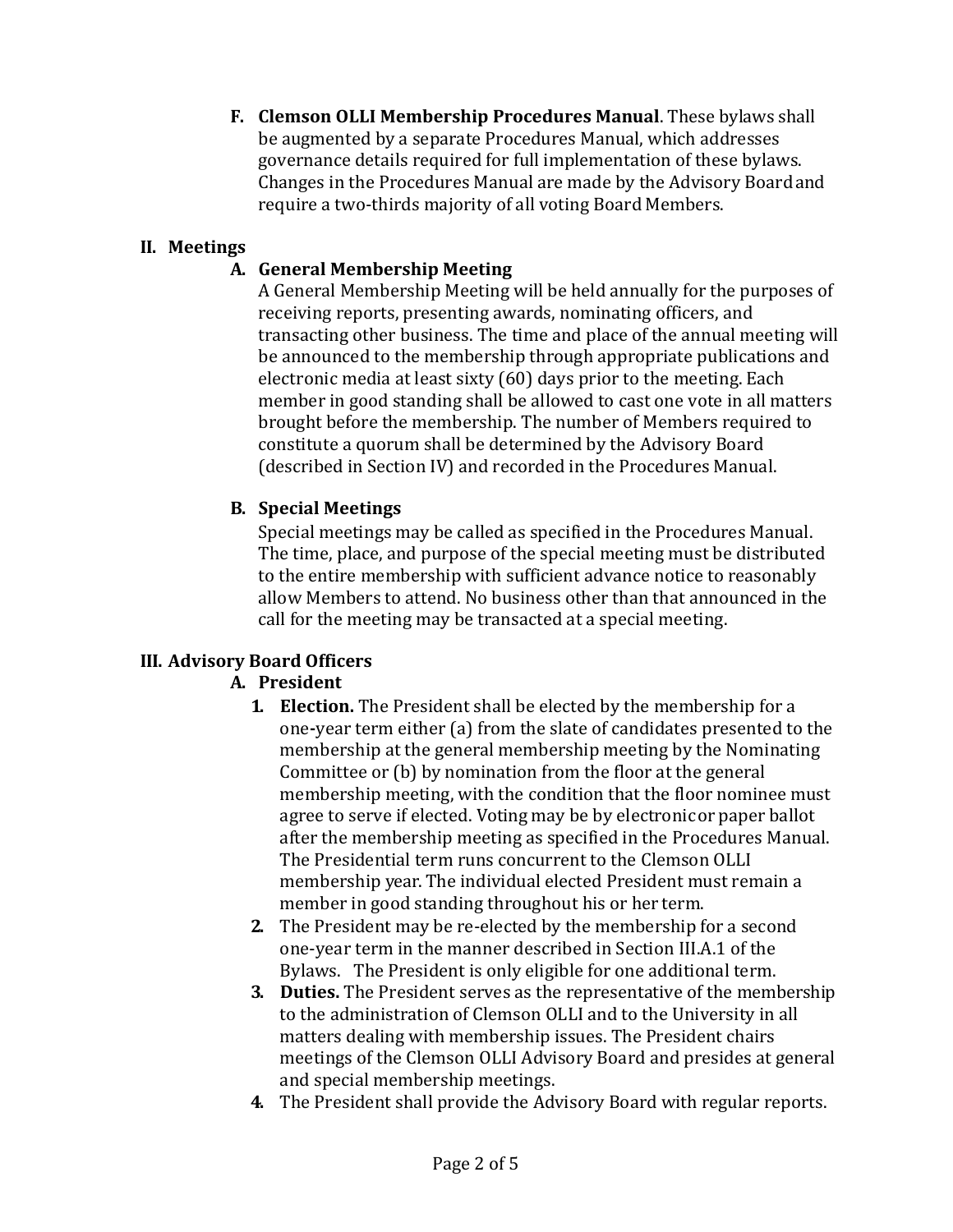# **B. Vice-President**

- **1. Election.** The Vice-President shall be elected by the membership fora one-year term in the same manner and with the same requirements as the President. The Vice-President may be re-elected for a second one-year term in the same manner and with the same requirements as the President.
- **2. Duties.** In the absence of the President, the Vice-President shall assume all duties of the President. The Vice-President shall lead or serve as liaison to groups, committees, and special projects at the request of the President or the Advisory Board.

### **C. Immediate Past President**

- **1. Selection.** The outgoing President is invited to assume the office of Immediate Past President for one or two years following the general membership meeting, or until another President moves out of office.
- **2. Vacancy**. If there are no candidates for Immediate Past President, the position reverts to an open position on the Board as described in Section IV.A of the Bylaws.
- **3. Duties.** The Immediate Past President serves as a mentor, supplying OLLI-related information to the President and Vice-President as appropriate. In the absence of both the President and Vice-President, the Immediate Past President shall assume all duties of the President.

### **D. Advisory Board Secretary**

- **1. Selection.** The Secretary to the Advisory Board is appointed by action of the Advisory Board to a one-year term at the beginning of each Clemson OLLI membership year. The Secretary is chosen from among current Clemson OLLI Members in good standing and is limited to five one- year terms. Such term may be extended annually by a twothirds majority vote of the Members of the Advisory Board, if the candidate agrees.
- **2. Duties.** The Secretary takes minutes for, and maintains records of, all meetings of the Advisory Board, the annual membership meeting, any special membership meetings, and other meetings as specified by the Advisory Board. The Secretary monitors follow-up on all Board actions and regularly reports his or her findings to the Advisory Board. The Secretary prepares and transmits all correspondence generated by the Board or its officers.

### **IV. Advisory Board**

### **A. Board Composition**

The Advisory Board shall consist of eight voting Members representing the Clemson OLLI membership and three voting Members representing Clemson University. They are: President, Vice-President, Past President, Secretary, four Members in good standing appointed by the President for two-year terms with the consent of the Advisory Board, the Director of Clemson OLLI, a representative from the University administrative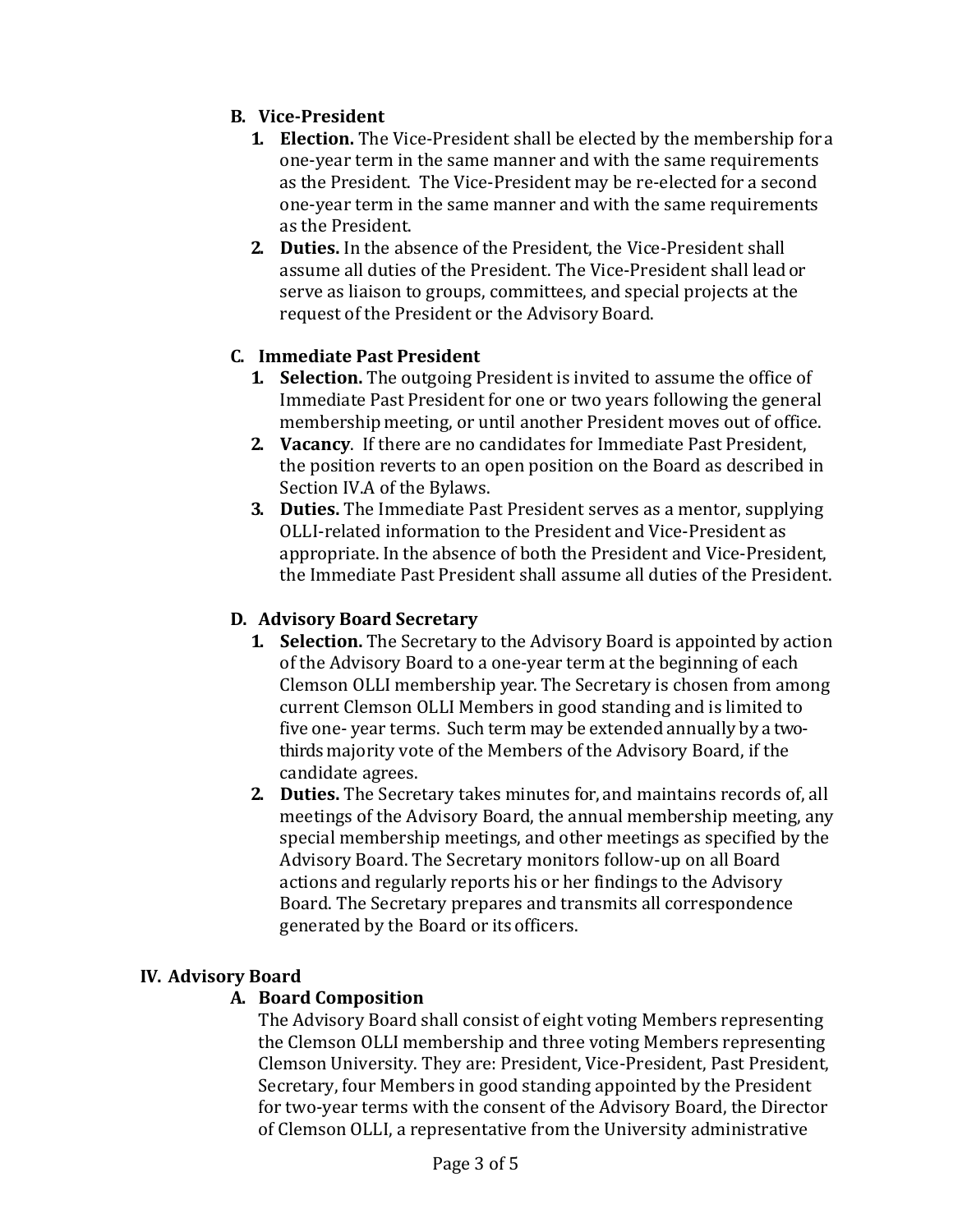unit through which Clemson OLLI reports, and a representative from the Clemson University Development Office or the Clemson University Foundation. Where it benefits the membership, the Board welcomes additional representatives of the University to serve as *ex-officio* nonvoting liaisons to the Board.

### **B. Duties and Expectations**

The Advisory Board has no administrative oversight and no financial or liability responsibilities; rather the Advisory Board is accountable to represent Clemson OLLI's membership to the best of its ability and to work in cooperation with the program administration for the benefit of the program and the general membership. The Board may form standing and *ad hoc* committees and task forces to assist in the management of Clemson OLLI membership affairs. Any such committees or task forces shall be formed, charged, discharged, or eliminated as specified in the Procedures Manual.

Advisory Board Members are advocates for the Clemson OLLI program in the community, and actively participate in the program's offerings, regularly seeking member input concerning program offerings,practices and guidelines. Advisory Board Members prioritize Clemson OLLI activities and Board responsibilities by attending and actively participating in Board meetings, by maintaining confidentiality of sensitive information about Clemson OLLI operations, and by supporting the short and long-range goals of the organization.

### **C. Executive Committee**

The Executive Committee shall consist of five voting Members; the President, the Vice President, the immediate Past President (if seated), the Secretary, and the Director of Clemson OLLI. If there is no seated Immediate Past President, the Executive Committee consists of four voting Members. The President shall call meetings of the Executive Committee, and the Executive Committee has the power to exercise all functions of the Advisory Board *only* when it is not feasible to obtain Advisory Board action either in a meeting or using electronic communication. A majority of the Members of the Executive Committee shall constitute a quorum for meetings.

### **D. Advisory Board Meetings**

The schedule for regular meetings and conditions for special meetings of the Advisory Board shall be held as specified in the Procedures Manual. A majority of the Members of the Board shall constitute a quorum for regular or special meetings. Each Board member is entitled to one vote. Proxies are not permitted.

### **E. Absences and Vacancies**

Any member of the Board may be removed for excessive absences as prescribed in the Procedures Manual. The appointed individual shall